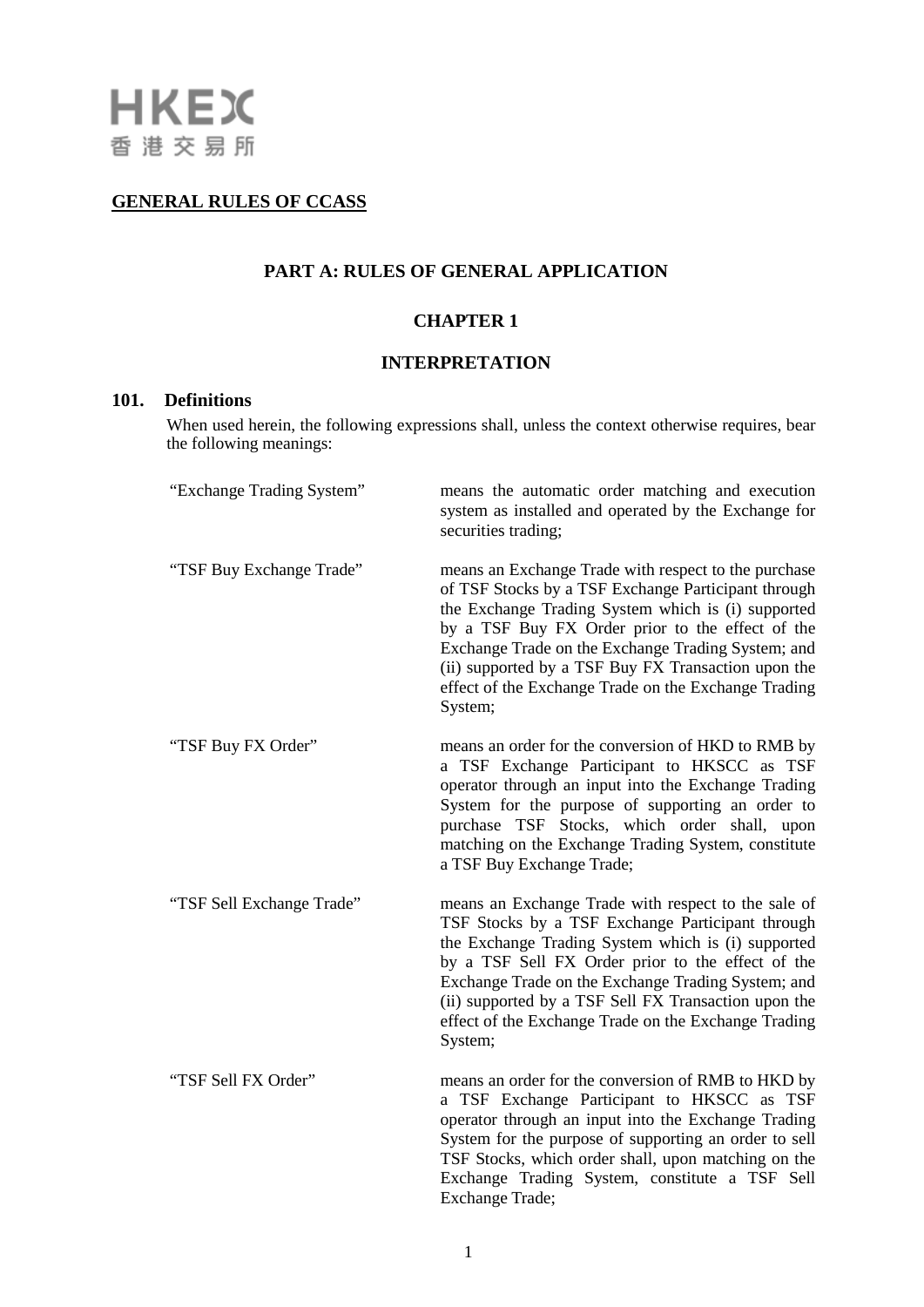

#### **CHAPTER 9**

### **CLEARING SERVICES**

#### **901. Clearance of Exchange Trades**

(ia) Substitution Process

Where a party to an Exchange Trade is an NCP, the GCP of that NCP designated for clearing Exchange Trades of such NCP shall become a party to the Exchange Trade as principal in substitution for, and with exactly the same rights and obligations under the Exchange Trade as, that NCP.

Where a party to an Exchange Trade is a Special Participant, the relevant Clearing Agency Participant which clears Exchange Trades for the Special Participant shall become a party to the Exchange Trade as principal in substitution for, and with exactly the same rights and obligations under the Exchange Trade as, that Special Participant.

In relation to TSF Exchange Trades of a TSF Exchange Participant, the TSF Clearing Participant of that TSF Exchange Participant designated for clearing TSF Exchange Trades of such TSF Exchange Participant shall become a party to the relevant TSF Exchange Trade and the corresponding TSF FX Transaction as principal in substitution for, and with exactly the same rights and obligations under the relevant TSF Exchange Trade and the corresponding TSF FX Transaction as, that TSF Exchange Participant at the same time as the relevant TSF Exchange Trade is effected on the Exchange Trading System.

#### **CHAPTER 12A**

#### **FOREIGN EXCHANGE SERVICES**

#### **12A01. The TSF**

HKSCC may, as TSF operator, provide FX Services to TSF Participants for the purpose of facilitating the purchase and sale of TSF Stocks traded on the Exchange based on the following principles:

(ii) TSF Exchange Participants which place a TSF Buy FX Order accept that the funds in RMB which HKSCC may provide under the FX Services shall be applied towards the purchase of the relevant TSF Stocks only and accordingly shall only be used for the purposes of settling the corresponding TSF Buy Exchange Trade, when effected on the Exchange Trading System;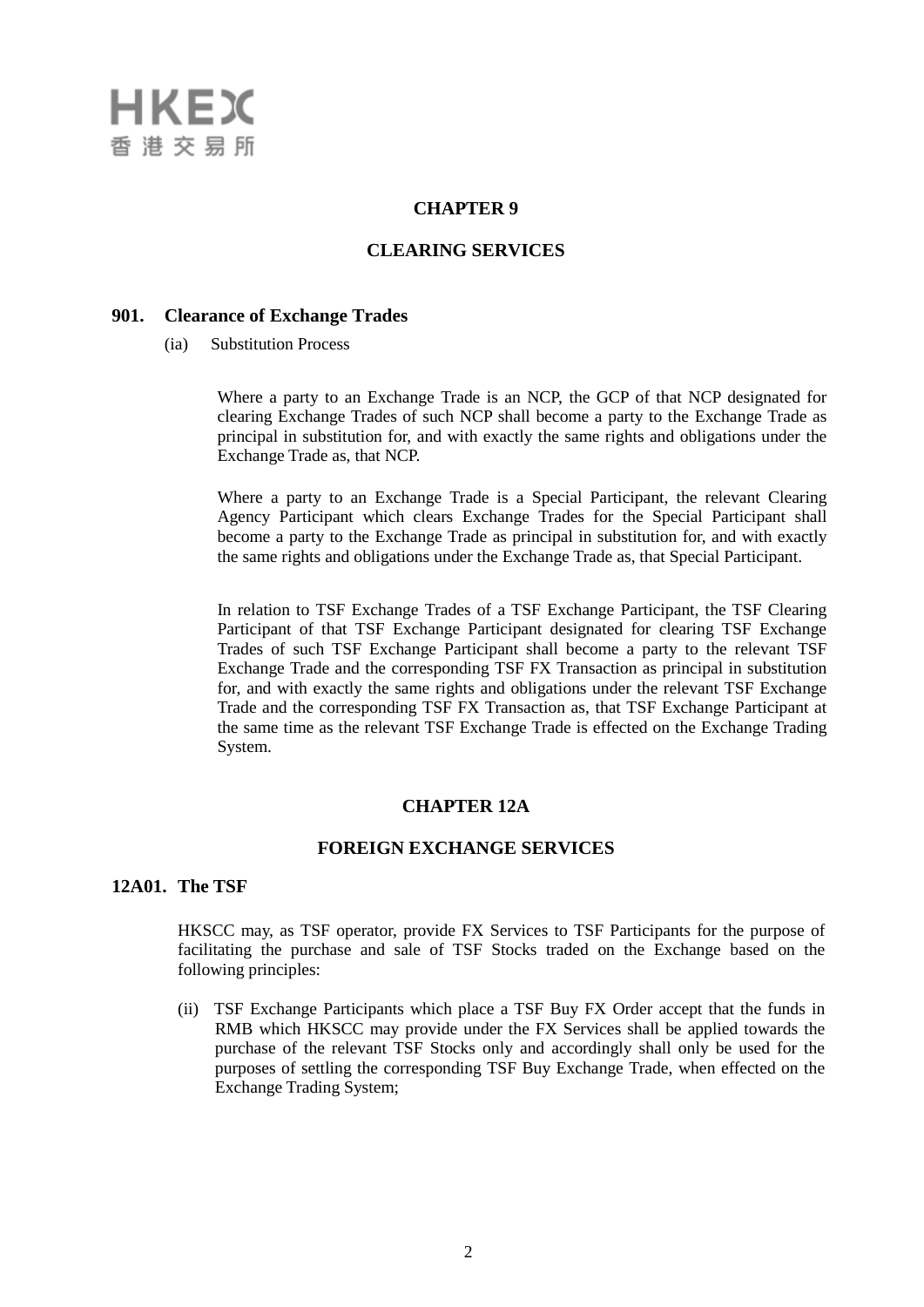

## **12A06. Trades supported by TSF**

TSF is only available for trades:

- (i) which are designated by a TSF Exchange Participant as trades which require the FX Services and are effected on the Exchange Trading System in accordance with the Exchange Rules; and
- (ii) which are Exchange Trades accepted by HKSCC for settlement under the CNS System in accordance with the Rules.

### **12A10. RMB FX Rates**

HKSCC may in its discretion determine to publish the FX rates set out in this Rule at such other times as it considers appropriate, whether due to a change in the trading hours of the Exchange or otherwise.

For the avoidance of doubt, where any order for the sale or purchase of TSF Stocks input into the Exchange Trading System by a TSF Exchange Participant during the Morning Session is not effected during that Session but is transferred to the Afternoon Session of a Trading day for execution:

- (a) the RMB Buy Indicative FX Rate or the RMB Sell Indicative FX Rate published by HKSCC for the Afternoon Session shall apply to the corresponding TSF FX Order; and
- (b) where the order is effected on the Exchange Trading System during the Afternoon Session, the RMB Buy Final FX Rate or the RMB Sell Final FX Rate published by HKSCC for the Afternoon Session shall apply to the corresponding TSF FX Transaction.

#### **12A11. TSF Exchange Trades and TSF FX Transactions**

Subject to Trade Amendments as allowed by the Exchange Rules and the publication of the FX rates referred to in Rule 12A10 on the relevant Trading day, upon effecting a TSF Exchange Trade on the Exchange Trading System, a TSF FX Transaction relating to the corresponding TSF FX Order shall automatically be generated for the purpose of settlement of the TSF Exchange Trade.

A TSF Participant's obligation under a TSF FX Transaction represents an unconditional and irrevocable commitment to buy RMB from or sell RMB to HKSCC at the applicable RMB Sell Final FX Rate or RMB Buy Final FX Rate. Subject to the Rules and the Operational Procedures, TSF FX Transactions shall be settled by TSF Clearing Participants on the same Settlement Day on which the corresponding TSF Exchange Trades are settled by the delivery to HKSCC of the relevant funds in RMB at the applicable RMB Buy Final FX Rate (in respect of a TSF Sell FX Transaction), or in HKD at the applicable RMB Sell Final FX Rate (in respect of a TSF Buy FX Transaction). Procedures on the settlement of TSF FX Transactions and related provisions are set out in the Operational Procedures.